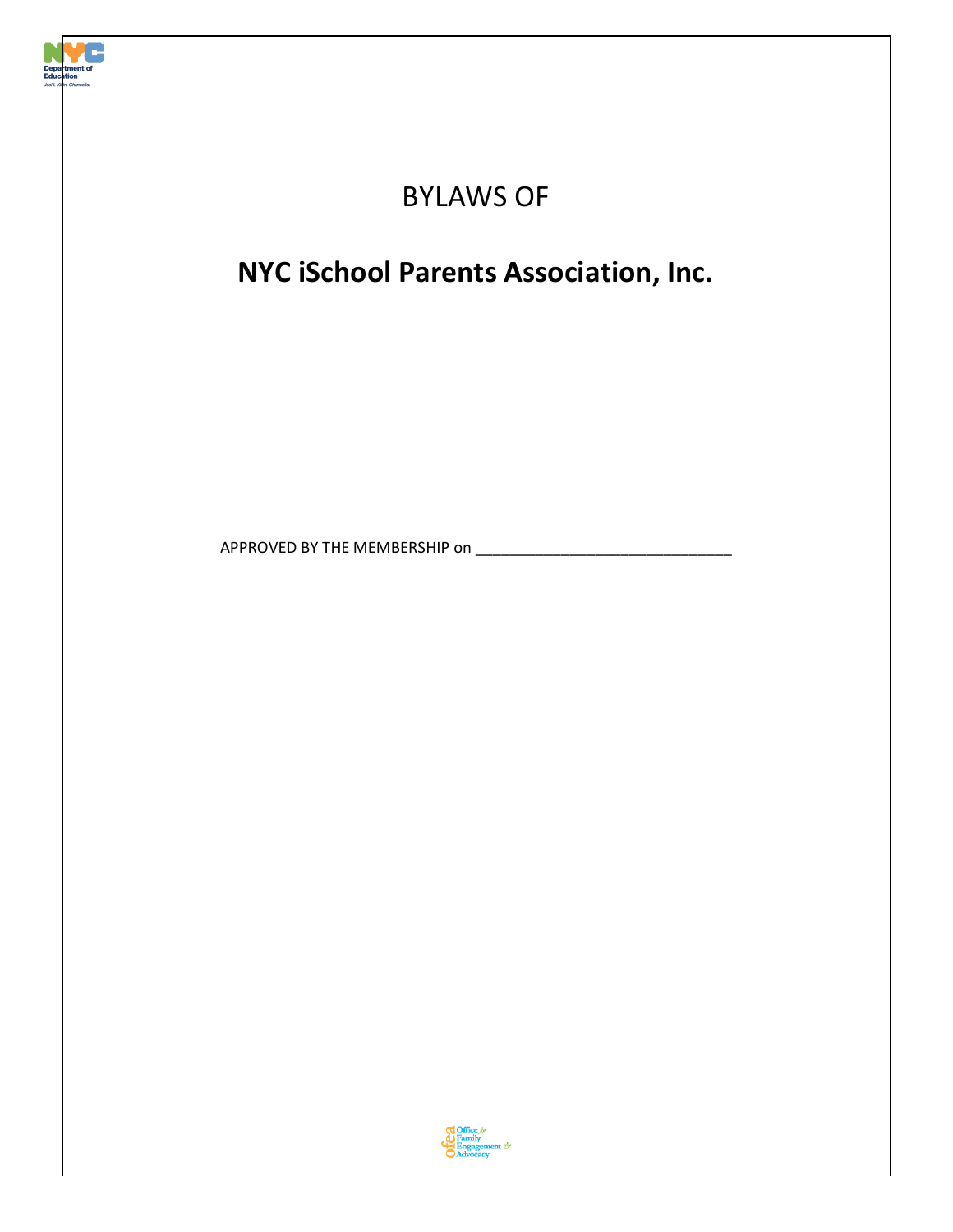

## **Article I - Name**

The name of the association shall be NYC iSchool Parents Association, Inc.

#### **Article II - Objectives**

The objectives and purpose of the NYC iSchool Parents Association, Inc. ("the Association" or the "PA" or "the Corporation") are to provide support and resources to the school for the benefit and educational growth of the children; to develop a cooperative working relationship between the parents and staff of our school; to develop parent leadership and build capacity for greater involvement; to foster and encourage parent participation on all levels; and to provide opportunities and training for parents to participate in school governance and decision-making.

## **Article III - Membership**

#### Section 1 Eligibility

Parents of students currently attending NYC iSchool are automatically members of the NYC iSchool Parents Association, Inc**.** Parents/Guardians include parents by birth or adoption, step-parents, legally appointed guardians, foster parents, and persons in parental relation to a child currently attending NYC iSchool.Parents/Guardians of a child who is attending NYC iSchool full time while on the register of a citywide program are automatically members of the NYC iSchool Parents Association, Inc. At the beginning of each school year, the Association shall send a welcome letter to inform parents/guardians of their automatic membership status and voting rights.

#### Section 2 Donations

Donations are not a requirement for membership, voting or candidacy. However, each family is encouraged to make a voluntary donation in an amount with which it is comfortable. Suggested donation amounts may be established from time to time by the Executive Board, and if such committee is established, in consultation with the Fundraising Committee to enable the PA to meet its budget.

#### Section 3 Voting Privileges

 Each parent/guardian of a child currently enrolled at NYC iSchool shall be entitled to one vote. Every member has the right to vote on all matters presented at general membership meetings. Voting must be in person. Voting by proxy, absentee ballot, email, or conference call is not permitted. The right of a member to vote may be limited by the Conflicts of Interest restrictions outlined in CR A-660.

#### **Article IV – Officers**

#### Section 1 Titles

The officers of the Association shall be: president or co-presidents, vice-president or covice-presidents, secretary or co-secretaries, treasurer or co-treasurers. The Association

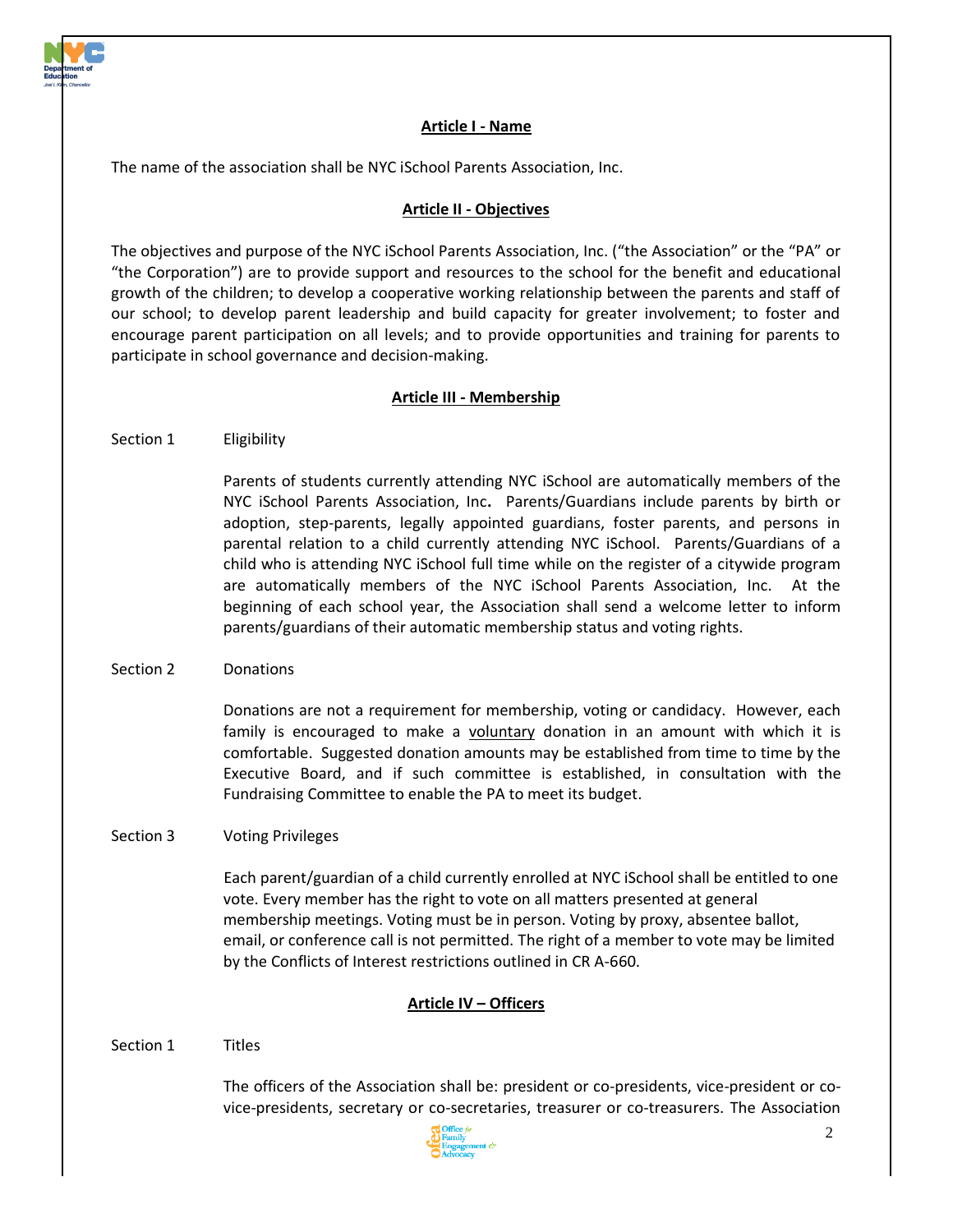must elect the mandatory officers (president, secretary, and treasurer) in order to be a functioning PA. There shall be no qualifications for any office other than to be a parent/guardian of a child attending NYC iSchool.

## Section 2 Term of Office and Term Limits The term of office shall be for one year, from July 1st through June 30th. All parent members are eligible to run for any office.

There are no term limits for each officer position of the Association.

Section 3 Duties of Officers

PA/PTA officers, and particularly the three mandatory officers—president, recording secretary, and treasurer—are responsible for running the day-to-day affairs of the PA/PTA; communicating with members to inform them and hear their concerns; representing parents/guardians on their school's School Leadership Team; attending meetings of the appropriate President's Council; and voting for members of the Community or Citywide Education Councils.

**3.1.**President or Co-Presidents: The president or co-presidents shall preside at all meetings of the Association and shall be an ex-officio member of all committees except the Nominating Committee. The president or co-presidents shall appoint chairpersons of PA committees with the approval of the Executive Board. The president or copresidents shall delegate responsibilities to other PA members and shall encourage meaningful participation in all parent and school activities.

The president or designated co-president (see bylaws provision below) shall attend all regular meetings of the district President's Council and shall be a core member of the school leadership team.

#### a. President's Council

 Co-presidents must decide which one will serve on the President's Council. If the president is unable to serve on the President's Council, he/she must nominate a designee to serve in his/her stead. The designee:

 $\bullet$  Must be a member of the PA/PTA.

● Must be approved by a vote of the membership. Once approved, the designee may not be removed by the president who nominated him/her without a vote of the membership.

## b. School Leadership Team

The PA/PTA president is a mandatory member of the SLT. (See Chancellor's Regulation A-655) The PA/PTA president is responsible for communicating to the membership information discussed at SLT meetings, including the CEP and the public view of the budget from DOE's Galaxy budgeting system.

● In the case of co-presidents, the remaining PA/PTA officers must decide which one will serve on the SLT.

● If a president is unable to serve on the SLT, he/she must nominate a designee to serve in this position. The designee must be approved by the membership.

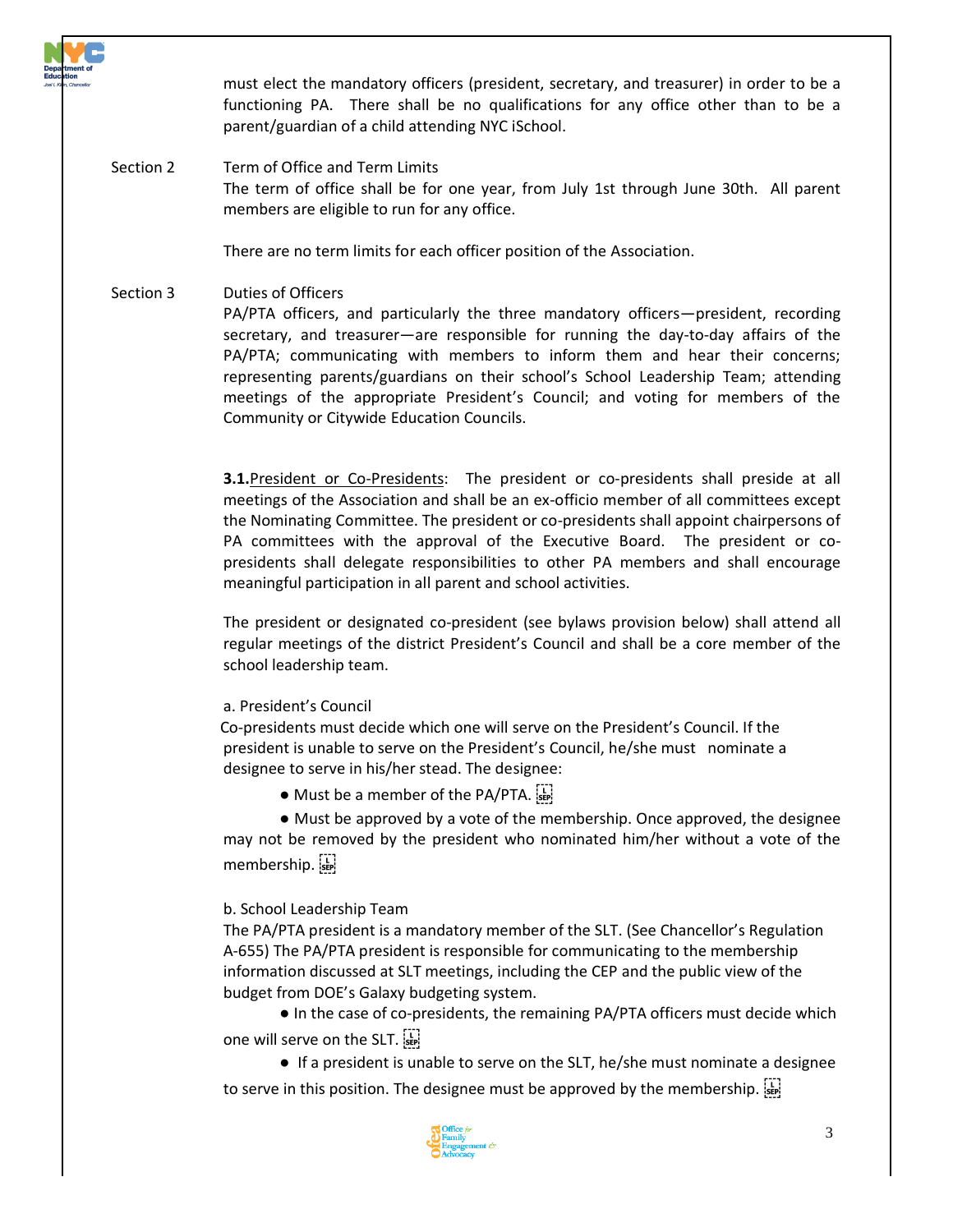

The president or co-presidents shall meet regularly with the Executive Board members in accordance with these bylaws to plan the agendas for the general membership meetings. The president or either of the co-presidents or his/her designee shall represent the Association on district committees. The president or co-presidents shall assist with the June transfer of Association records to the incoming Executive Board.

3.2 Vice-President or co-Vice-Presidents: The vice-president or co-vice-presidents shall assist the president or co-presidents and shall assume the president's or copresidents' duties in his/her or their absence or at the president's or co-presidents' request. The vice-president or co-vice-presidents shall assist with the June transfer of PA records to the incoming Executive Board.

3.3 Secretary or co-Secretaries: The secretary or co-secretaries shall maintain the official record (minutes) of the proceedings and actions of all Association meetings. The secretary's or co-secretaries' responsibilities shall include the preparation of notices, agendas, sign-in sheets and materials for distribution. The secretary or co-secretaries shall prepare and distribute the minutes of each Association meeting and shall make copies of the minutes available upon request. The secretary or co-secretaries shall maintain custody of the Association's records on school premises. The secretary or cosecretaries shall incorporate all amendments into the bylaws and shall ensure that signed copies of the bylaws with the latest amendments are on file in the principal's office. The secretary or co-secretaries shall be responsible for reviewing, maintaining and responding to all correspondence addressed to the Association. The secretary or co-secretaries shall assist with the June transfer of all PA records to the incoming Executive Board.

3.4 Treasurer or co-Treasurers: The treasurer or co-treasurers shall be responsible for all financial affairs and funds of the Association. The treasurer or co-treasurers shall also be responsible for maintaining an updated record of all income and expenditures on school premises. The treasurer or co-treasurers shall adhere to and implement all financial procedures established by the Association. The treasurer or co-treasurers shall be prepared to present and provide copies of financial reports at all Association meetings. The treasurer or co-treasurers shall also prepare and provide copies of the interim and annual financial reports. The treasurer or co-treasurers shall make available all books or financial records for viewing by members upon request and for audit. The treasurer or co-treasurers shall assist with the June transfer of all PA records to the incoming Executive Board.

3.5 Members-at-Large: There can be up to eight Members-at-Large. The Membersat-Large shall be voting members of the Executive Board but not officers. Members-at-Large shall be expected to undertake a leadership role in a major fundraising or community-building event and/or act as parent class representatives. At least three of the Member-at-Large positions will be elected in the Spring for the upcoming school year and a minimum of two of these positions will be held for incoming members to be elected in the fall. The fall election will be held no later than the October general membership meeting.

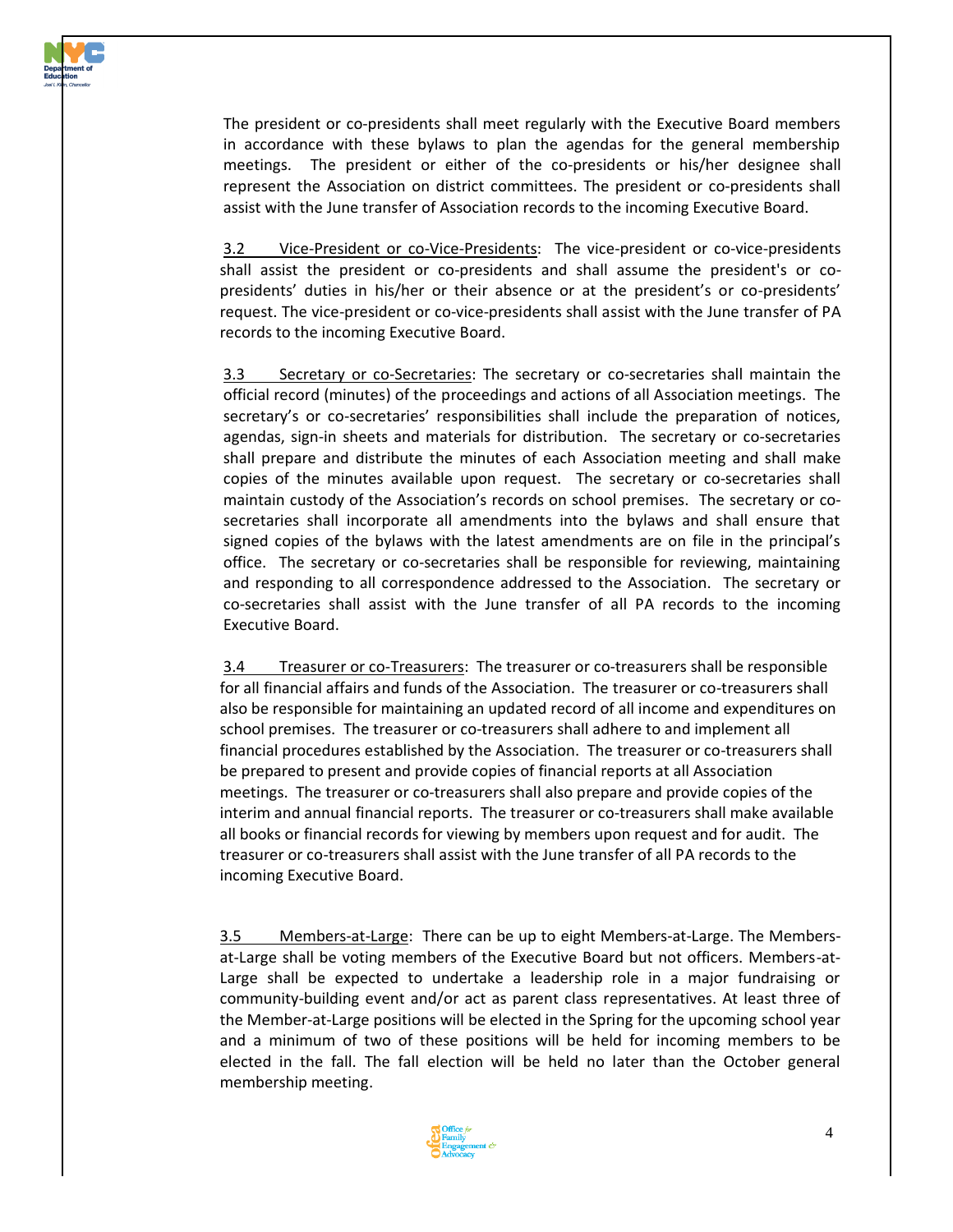

The yearly election of mandatory officers (president, treasurer, and recording secretary) of the Association must be between April  $1<sup>st</sup>$  and the last day of school for a one-year term beginning July 1. Any timeline established by the PA to complete the nominations and election process must adhere to this timeframe. The principal must be notified in writing of the date and time of the election by April 1st.

Members of any Community or Citywide Education Councils are not eligible to serve as elected officers of the Association. Employees of the school, including parent coordinators, may not serve as Association officers.

Co-officers must run together as a slate in order to serve together.

Nominating Committee: A Nominating Committee must be established during the April general membership meeting. The Nominating Committee shall consist of three to five members. The majority of the committee members must come from the general membership. The remaining members of the Nominating Committee shall be selected by the president, subject to the approval of the Executive Board. The Nominating Committee shall choose one of its members to serve as chairperson. No person employed at NYC iSchool shall be eligible to serve on the Nominating Committee.

Members of the Nominating Committee are not eligible to run for office. An eligible member of the Nominating Committee may be considered as a candidate if she/he immediately resigns from the Nominating Committee in writing.

The Nominating Committee shall solicit candidates from the membership. The Nominating Committee will also be responsible for conducting the election meeting. This includes the following:

- a. Canvassing the membership for eligible candidates;
- b. Preparing and distributing all notices of any meeting pertaining to the nomination and election process, in accordance with CR A-660. Notices should be translated into languages spoken by parents in the school, whenever possible;
- c. Preparing ballots, attendance sheets, a ballot box, tally sheets, and all other materials pertaining to the election;
- d. Verifying the eligibility of all interested candidates prior to the election;
- e. Ensuring that an opportunity is provided to all members allowing for nominations, including self-nomination, to be taken from the floor and then officially closed during the May meeting;
- f. Scheduling the election at a time that ensures maximum participation;
- g. Ensuring that only eligible members receive a ballot for voting;

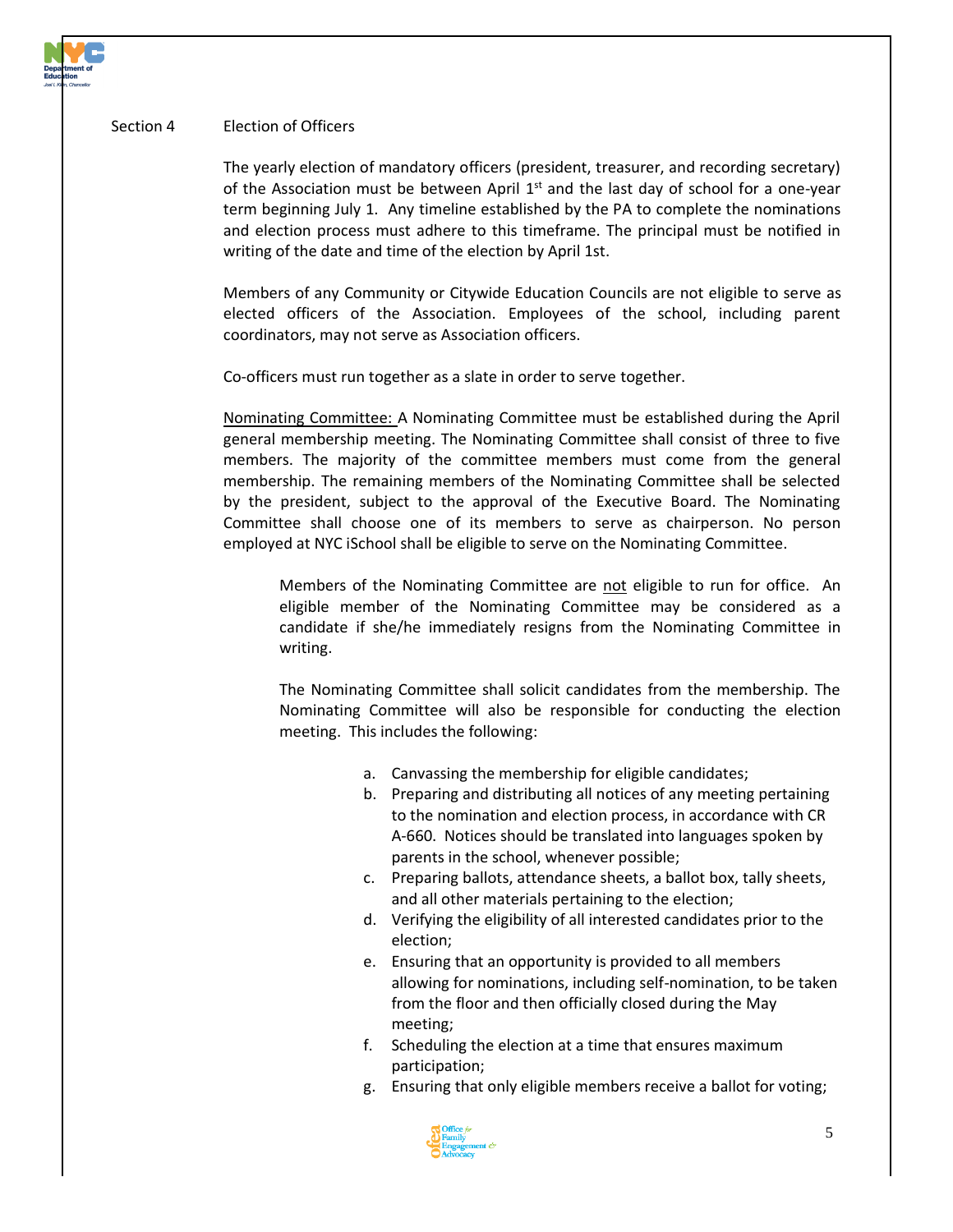

h. Ensuring that the election is certified by the principal or his/her designee immediately following the election;

If a nominating committee cannot be formed, the Association must proceed with an expedited election  $-$  a single meeting where all nominations are taken from the floor for all offices immediately prior to the election. Should this expedited process not result in the election of mandatory officers, the matter will be referred to the Office for Family Engagement and Advocacy.

4.1. Notices: The meeting notice and agenda for the spring general membership election meeting shall be distributed in accordance with CR A-660's notice requirements and sent to all parents at least 10 calendar days prior to any PA/PTA election. All meeting notices and agendas shall be available in English and translated into languages spoken by parents in the school, whenever possible.

The Notice of Election Meeting must be in writing and must include:

- a. Date, time, and location of election.  $\frac{1}{2}$
- b. A list of all executive board positions to be filled.  $\frac{1}{15}$
- c. A statement that the only qualification for all offices is that the candidate be a parent of a child in the school.
- d. The mechanism(s) by which parents can become candidates for PA/PTA office and the date nominations close.
- e. For expedited elections, a statement that all nominations will be taken from the floor at the election meeting.
- f. Candidates' names may be included only if nominations are already closed.
- g. Date that notification was distributed to all parents and means of distribution.

## 4.2. Contested Elections and Use of Ballots:

- a. Written ballots shall be used in all contested elections.
- b. Names of candidates shall appear on the ballot in alphabetical order by surname under the title of the office(s) for which they were nominated. Names of candidates for the positions of co-presidents must be listed as a team.
- c. Ballots shall be distributed once voter eligibility has been established.
- d. Ballots must remain in the meeting room (or in the principal's office with the documented chain of command) until all ballots have been counted and the election meeting has been adjourned.
- e. Ballots shall be counted immediately following the conclusion of voting and in the presence of at least three observers from the general membership.
- f. Ballots shall be retained on school premises for one year or until the determination of any grievance filed concerning the election, whichever is later.

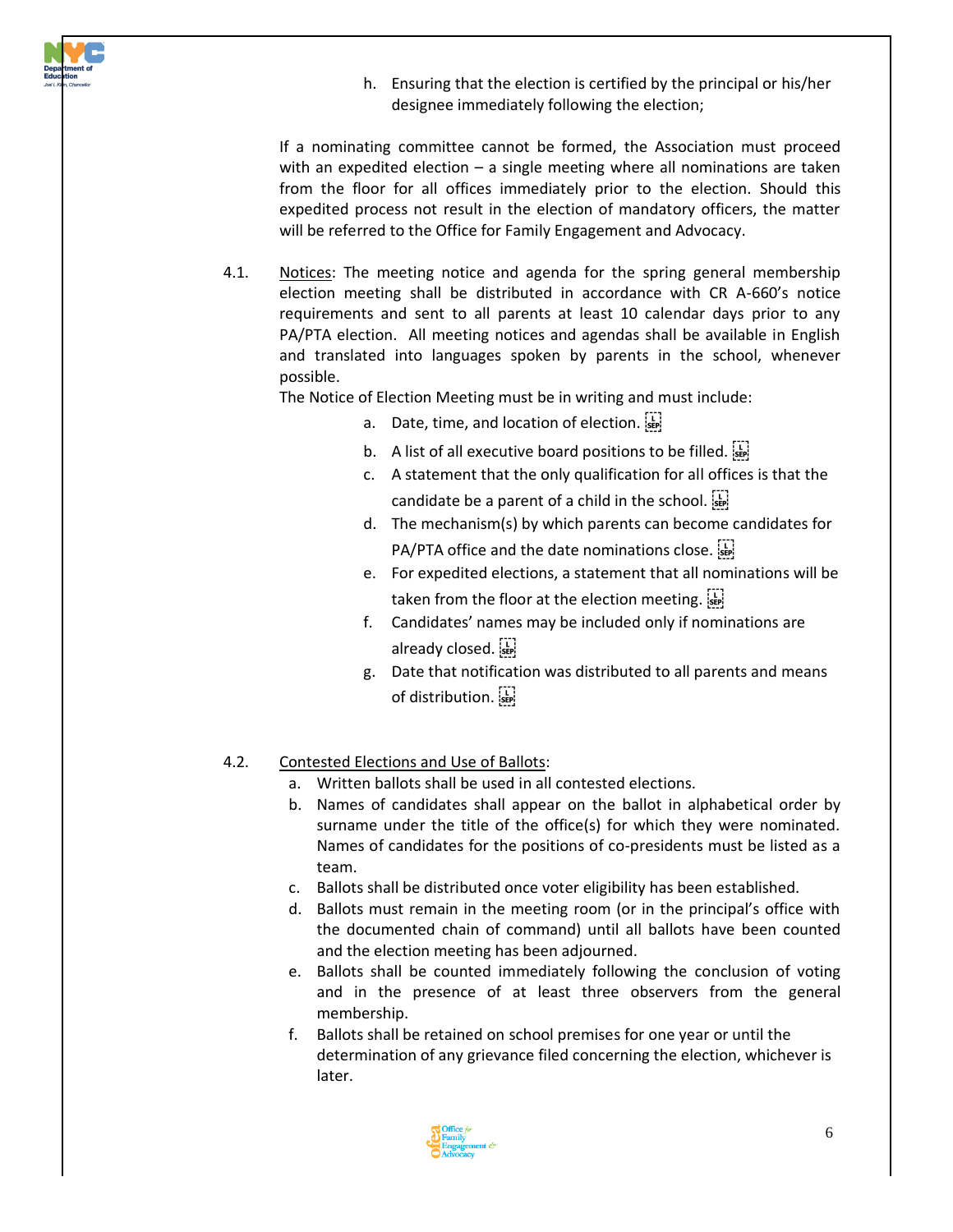

g. Run-off Elections: When two or more candidates are tied for the highest number of votes, a run-off election must be conducted among those candidates only, preferably at the same meeting.

## 4.3. Uncontested Elections:

If there is only one candidate for an office, a member must make a motion for the recording secretary to cast the electing ballot for the entire assembly to elect the candidate to office. That action must be recorded in the minutes.

## 4.5 Reserving Offices for Fall Elections

- a. To accommodate parents of incoming students (freshmen), two non mandatory positions shall be held for an election in the fall. The fall election will be held no later than the October general membership meeting.
- b. Election to follow rules of spring general election membership meeting.
- 4.6 Officer Vacancies:

 All officer vacancies must be filled by succession of the next highest-ranking officer. For example, a vacancy in the position of president will be filled by the vice-president or next highest-ranking officer.

 Upon the resignation of a co-officer, the remaining co-officer has the option of serving alone or resigning.

If a PA/PTA has one or two mandatory officer vacancies that cannot be filled by succession prior to the start of the school year, the remaining executive board members must conduct an expedited election to fill all mandatory officer vacancies by October 15.

Officers who wish to resign their positions once an election has been certified must submit their written resignation to the secretary and immediately turn over all Association records. The ranking of officers for succession purposes shall be: first president, then vice-president, secretary and treasurer**.**

## 4.7 Expedited Election Process:

Expedited elections shall be held to fill vacancies in the event they cannot be filled through succession. The Executive Board shall be responsible for announcing vacancies and distributing written notice of the expedited election. All nominations must be taken from the floor, immediately prior to the election. If the election is contested, written ballots must be used in accordance with Section 4.3 of these bylaws.

#### Section 5 Education Council Selectors

In accordance with Chancellor's Regulation D-140, in the case of co-presidents, cosecretaries, and/or co-treasurers, the remaining Executive Board members will determine who will be the CEC, CCSE, CCELL or CCHS selectors.

#### Section 6 **Maintaining and Transferring PA/PTA Records**

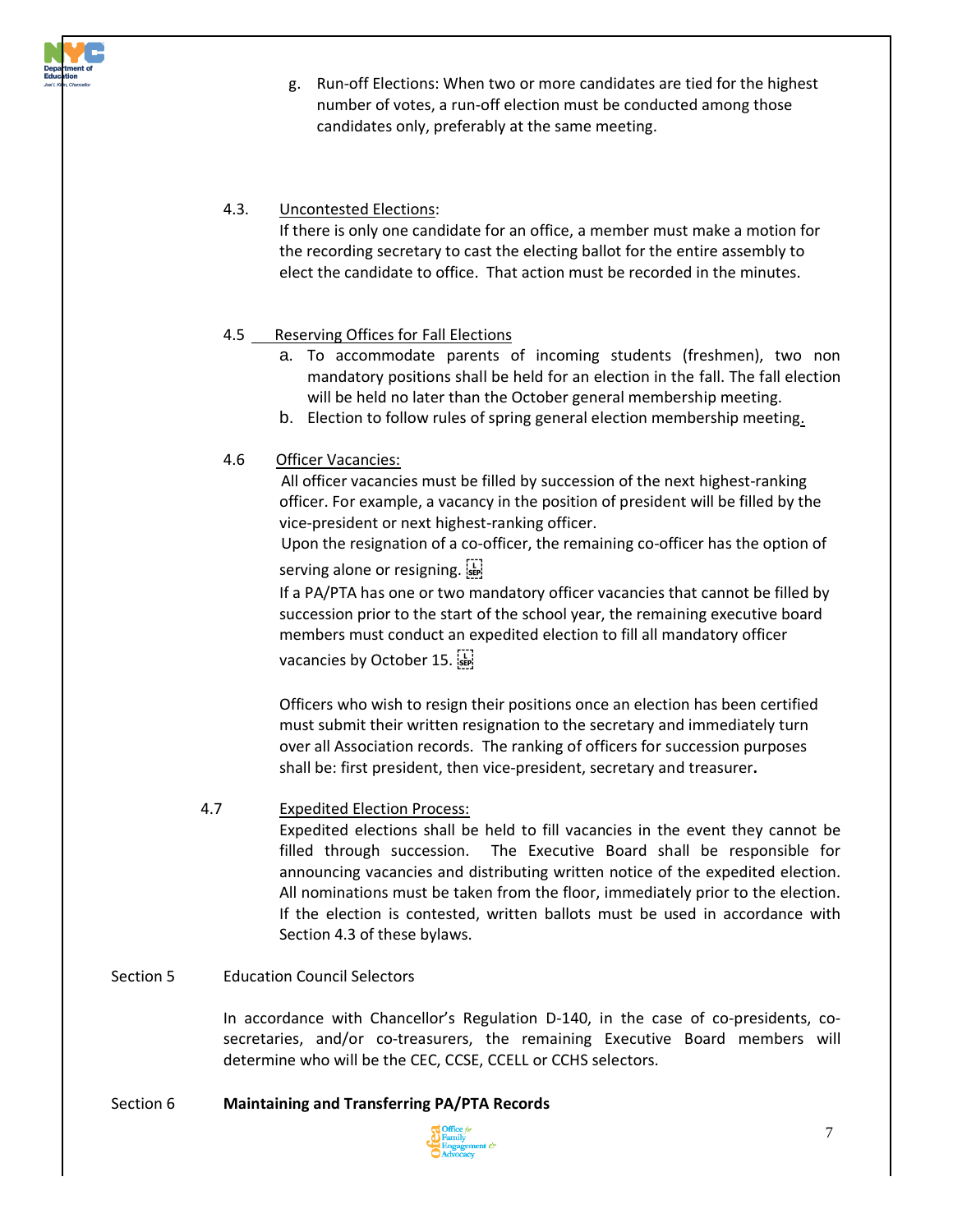

## 6.1 June Transfer of Records

The outgoing PA Executive Board shall arrange for the orderly transfer of records and information of the PA, which shall include an overview of all PA transactions for the school year, to the incoming Executive Board. At least one meeting will be scheduled during the month of June for this purpose. Any member of the Executive Board may request the assistance of the President's Council during this process.

6.2 The following PA/PTA records must be kept for 6 years: bylaws and related amendments; meeting notices, agendas, and minutes; records of officer elections other than ballots; and financial records. (See Section III for more information regarding retention of financial records). Other PA/PTA records should be kept as long as needed.

## 6.3 Responsibilities of individual officers

Prior to the conclusion of their respective terms:

a. The president must make arrangements to provide to the newly elected president complete login information for all the PA/PTA's accounts (e.g., email, website, memberships, bank and other financials), as well as the password to

the PA/PTA's computer and any keys to desks, filing cabinets, and safes.

- b. The recording secretary must make arrangements to provide to the newly elected recording secretary the PA/PTA's bylaws, meeting notices, agendas, and minutes from both general membership and executive board meetings.
- c. The treasurer must make arrangements to provide to the newly-elected treasurer all the PA/PTA's financial records, the EIN and all information needed to access bank and other financial accounts, as well as information on the method of accounting and financial record keeping used by the PA/PTA.

#### Section 7 Disciplinary Actions

Any officer who fails to attend three (3) consecutive Executive Board or general membership meetings may be removed from office by recommendation of the Executive Board or motion from a member and two-thirds vote of the membership present. The officer shall be given the opportunity to submit in writing an explanation showing good cause, which explains his/her reason for not attending these meetings for the Board's consideration.

Association officers may also be removed for unsatisfactory performance through the process outlined below:

- At any general membership meeting, an association member may make a motion to begin the process of removing an Executive Board member for unsatisfactory performance.
- If above motion is approved by two-thirds of the assembled members, the general membership must select a review committee by majority vote.
- The majority of the review committee must be comprised from the general membership. An Executive Board member against whom charges are being contemplated may not serve on the review committee.

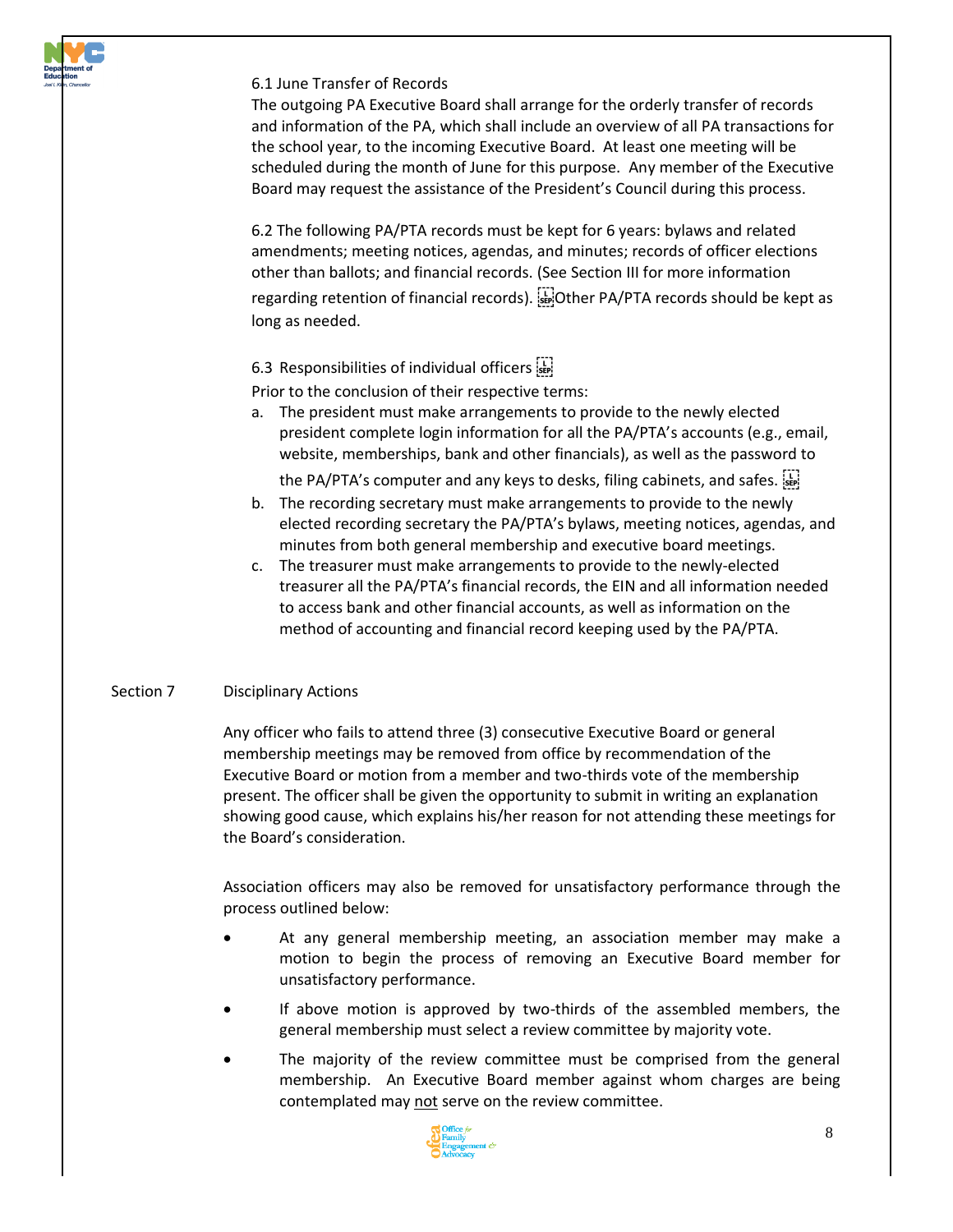

- The review committee will gather relevant information and present its findings to the general membership to allow the members to make an informed decision about the motion. The officer(s) against whom charges are being contemplated has the right to present relevant facts, documents and/or witnesses to the review committee.
- The committee must present its findings and recommendations during a general membership meeting within a period not to exceed sixty (60) calendar days from the date of the establishment of the review committee. The Association's notice and agenda must cite that a vote will be taken by the membership regarding disciplinary action. The general membership shall then vote to remove or absolve the officer(s).

## **Article V - Executive Board**

Section 1 Composition

The Executive Board shall be composed of the elected officers of the Association and the Members-At-Large. The Executive Board may also include chairpersons of standing committees and a designee of the chairperson of the SLT. Persons employed at NYC iSchool shall be ineligible to serve as an elected officer or a Member-At-Large of the Association, even if they have a child at the school. Officers shall be expected to attend all Executive Board meetings.

#### Section 2 Meetings

Regularly scheduled meetings of the Executive Board shall be held monthly, September through June, on the second Wednesday of every month at 6:00 pm, unless such date shall fall on a legal or religious holiday, in which case the meeting shall be held on an alternate date.

A PA co-president will chair all executive board meetings. Should a co-president not be available the treasurer shall chair the meeting.

All PA/PTA members are entitled to attend meetings of the executive board. Member will attend as observers only unless chairing co-president agrees to hear their question or comment.

Section 3 Voting

Each member of the Executive Board shall be entitled to one vote.

#### Section 4 Quorum

3 members of the Executive Board, of whom at least one is an officer, shall constitute a quorum, allowing for official business to be transacted.

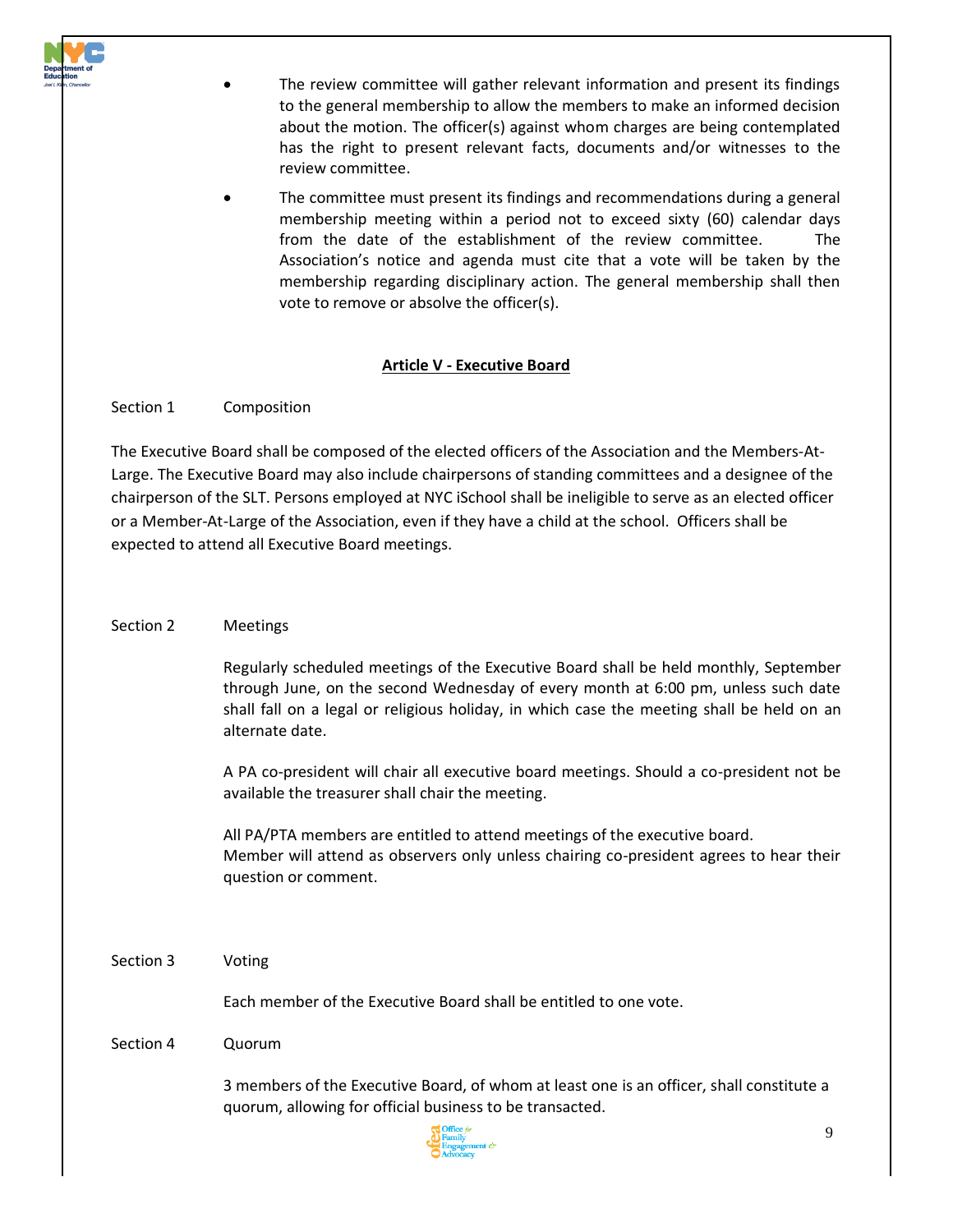

## **Article VI – General Membership Meetings**

#### Section 1 General Membership Meetings

- 1.1. The general membership meetings of the Association shall be held on the second Wednesday of each month, from September through June, at 6:30 pm unless such day falls on a legal or religious holiday. In such instances, the meeting shall be held on the following Wednesday as determined by the Executive Board. The Executive Board shall have the power to reschedule general membership meetings in the event a scheduled general membership meeting conflicts with another school event. Written notice of each membership meeting shall be distributed in languages spoken by parents at the school, whenever possible. Notice must be sent at least ten days prior to the scheduled meeting. The date of distribution shall appear on all notices.
- 1.2. A PA co-president will chair all general membership meetings. Should a copresident not be available the treasurer shall chair the meeting.
- 1.3. All meetings, including committee and Executive Board meetings, must be held in the Association's home school. NYC iSchool is a high school with a high population of families traveling a considerable distance to the school and may seek an exception from the Chief Family Engagement Officer.Under no circumstances are PA meetings to be held in private residences or commercial venues (e.g., restaurants and private clubs).
- 1.4. All eligible members may attend and participate during general membership meetings and may speak to agenda items subject to restriction in these bylaws.
- 1.5. Observers may speak and otherwise participate, if acknowledged by the chair.

#### Section 2 Order of Business

The order of business at meetings of the Association, unless changed by the Executive Board, shall be:

- Call to Order
- Review and Approval of Minutes
- President's Report
- Principal's Report
- Treasurer's Report
- School Leadership Team Report
- Committee Reports
- Old Business
- New Business
- Adjournment

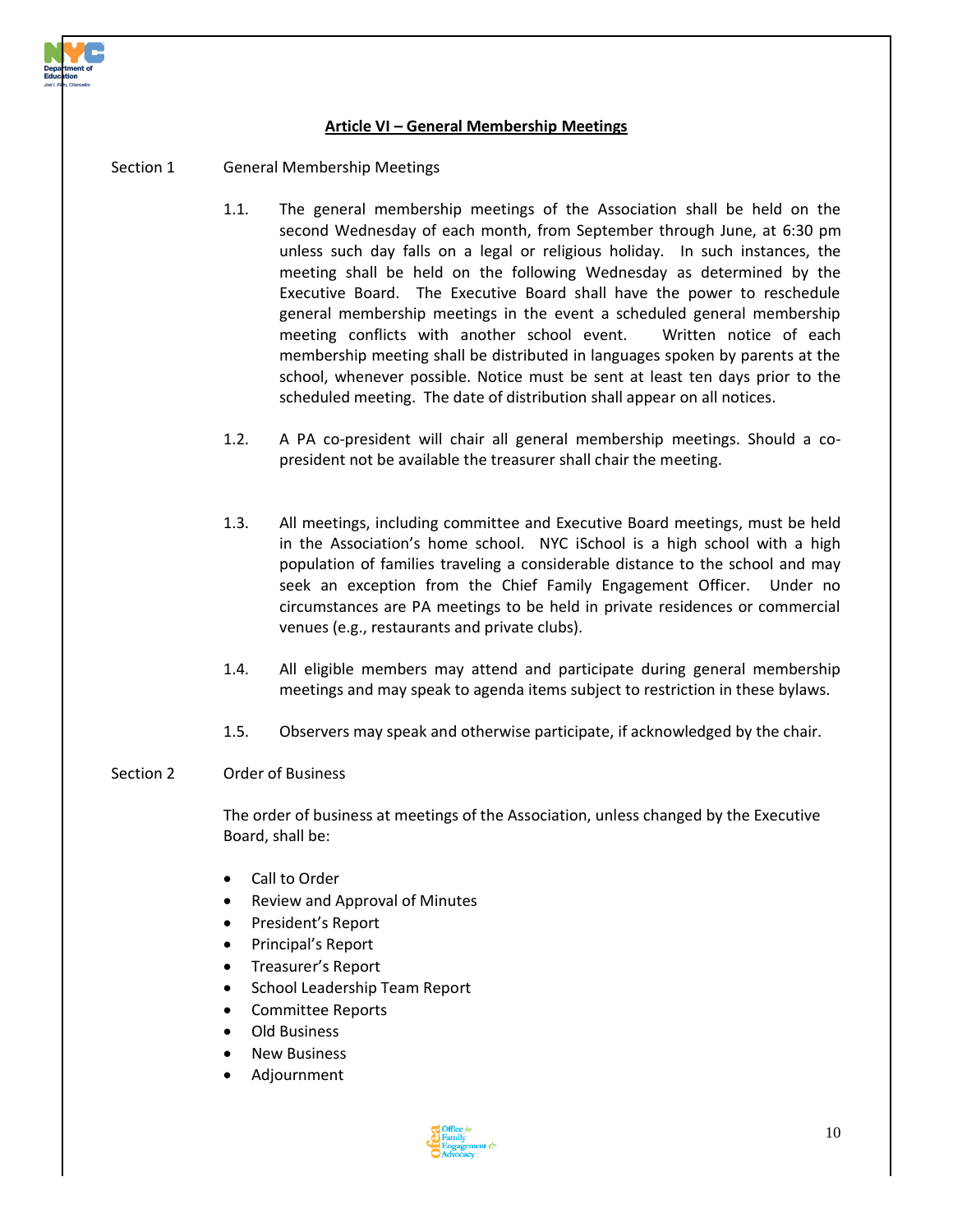| (kv                                     |           |                                                                                                                                                                                                                                                                                                                                                          |
|-----------------------------------------|-----------|----------------------------------------------------------------------------------------------------------------------------------------------------------------------------------------------------------------------------------------------------------------------------------------------------------------------------------------------------------|
|                                         | Section 3 | Quorum                                                                                                                                                                                                                                                                                                                                                   |
|                                         |           | A quorum of 8 members (2 Executive Board members, of whom at least one is an<br>officer, and 6 parents) of the Association shall be required in order to conduct official<br>Association business. In the absence of a quorum, the Association may have non-binding<br>discussions.                                                                      |
|                                         | Section 4 | <b>Minutes</b>                                                                                                                                                                                                                                                                                                                                           |
|                                         |           | Minutes of the previous meeting shall be available in written form and reviewed for<br>approval at every general membership meeting. The minutes of any Association meeting<br>must be made available upon request to any member.                                                                                                                        |
|                                         | Section 5 | <b>Special Membership Meetings</b>                                                                                                                                                                                                                                                                                                                       |
|                                         |           | 5.1<br>A special membership meeting may be called to deal with a matter of<br>importance that cannot be postponed until the next general membership<br>meeting. The president or co-presidents may call a special membership meeting<br>with a minimum of 48 hours written notice to parents stating precisely what the<br>topic of the meeting will be. |
|                                         |           | 5.2<br>Upon receipt of a written request from 4 Association members, the president or<br>co-president must call a special membership meeting within five working days of<br>the request and at least with 48 hours written notice to parents.                                                                                                            |
|                                         | Section 6 | Parliamentary Authority                                                                                                                                                                                                                                                                                                                                  |
|                                         |           | Meeting rules of order should be adopted for use as a guide and included in these<br>bylaws. Where no meeting rules of order are adopted, Robert's Rules of Order - Newly<br>Revised will be deemed to apply, provided that it is consistent with laws, policies, rules,<br>and regulations.                                                             |
|                                         |           | <b>Article VII - Committees</b>                                                                                                                                                                                                                                                                                                                          |
|                                         | Section 1 | <b>Standing Committees</b>                                                                                                                                                                                                                                                                                                                               |
|                                         |           | 1.1<br>The Executive Board may choose to establish ad hoc committees. If a committee<br>is to be established, the president will appoint a chairperson with the approval<br>of the Executive Board. Chairpersons of ad hoc committees who are not<br>Executive Board members may not vote on Executive Board issues.                                     |
| <b>Article VIII - Financial Affairs</b> |           |                                                                                                                                                                                                                                                                                                                                                          |
|                                         | Section 1 | <b>Fiscal Year</b>                                                                                                                                                                                                                                                                                                                                       |
|                                         |           | The fiscal year of the Association shall run from July 1st through June 30th.                                                                                                                                                                                                                                                                            |
|                                         |           |                                                                                                                                                                                                                                                                                                                                                          |

De<br>Ed

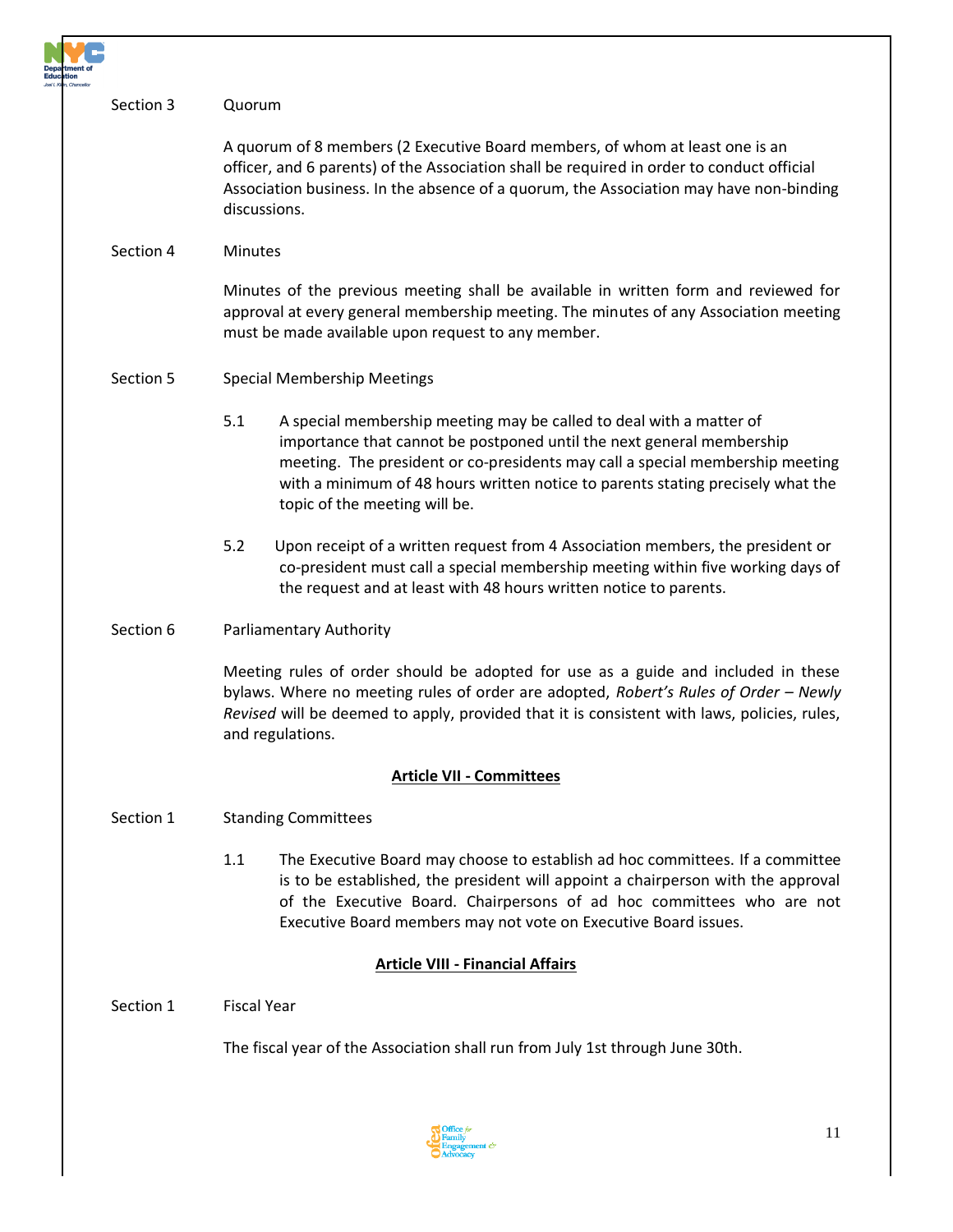#### Section 2 Signatories

The president or co-presidents, vice-president or co-vice-presidents, and treasurer or cotreasurer may be authorized to sign checks. All checks require the signature of at least two officers. Signatories on any check shall not be related by blood or marriage or be members of the same family or household. An Association officer may not sign a check if she/he has any direct or indirect interest in the expenditure.

#### Section 3 Budget

3.1 The Executive Board shall be responsible for the development and/or review of the budget process, which includes:

a. Review of the current budget, annual financial status, accounting, expenditures and outstanding bills and to prepare a proposed budget for the next school year.

b. Preparing a proposed budget for adoption by the membership at the June membership meeting; a copy of the budget shall be submitted to the principal upon approval by the membership

c. The incoming Executive Board may review the proposed budget in September for presentation and discussion during the September meeting. Budget amendments may be proposed at this time.

d. The counting and handling of any cash, checks, or money orders received at specific fund raising events, such as bake sales, parties, etc, require at least two non-related Association members to participate. Received monies shall be counted within the same day, recorded and be signed by the authorized Association members. All monies must be counted at the location of the fund raising event.

e. No parent and/or staff member shall collect fundraising proceeds from any student without the written approval from the principal.

f. All funds should be deposited in the bank account by authorized board members within 1 business day of receipt, but in any event, no longer than 3 business days. No funds shall be kept in a member's home but shall be secured and locked in the school.

g. Financial records of the Association (e.g., all records reflecting income, expenditures, refunds and any other financial transactions) must be maintained on school premises for a period of six (6) years. Financial records must include interim and annual financial reports, bank statements, checkbook ledgers, deposit slips, minutes approving financial actions, and invoices. If applicable, cancelled or voided checks, vendor contracts, inventory lists of purchased or donated items, copies or records of tax exempt forms submitted for purchases, and any other record reflecting income, expenditures, or any financial transactions must also be maintained.

- h. No checks may be written payable to cash or petty cash.
- 3.2 The budget may be amended by vote of the general membership at any membership meeting.

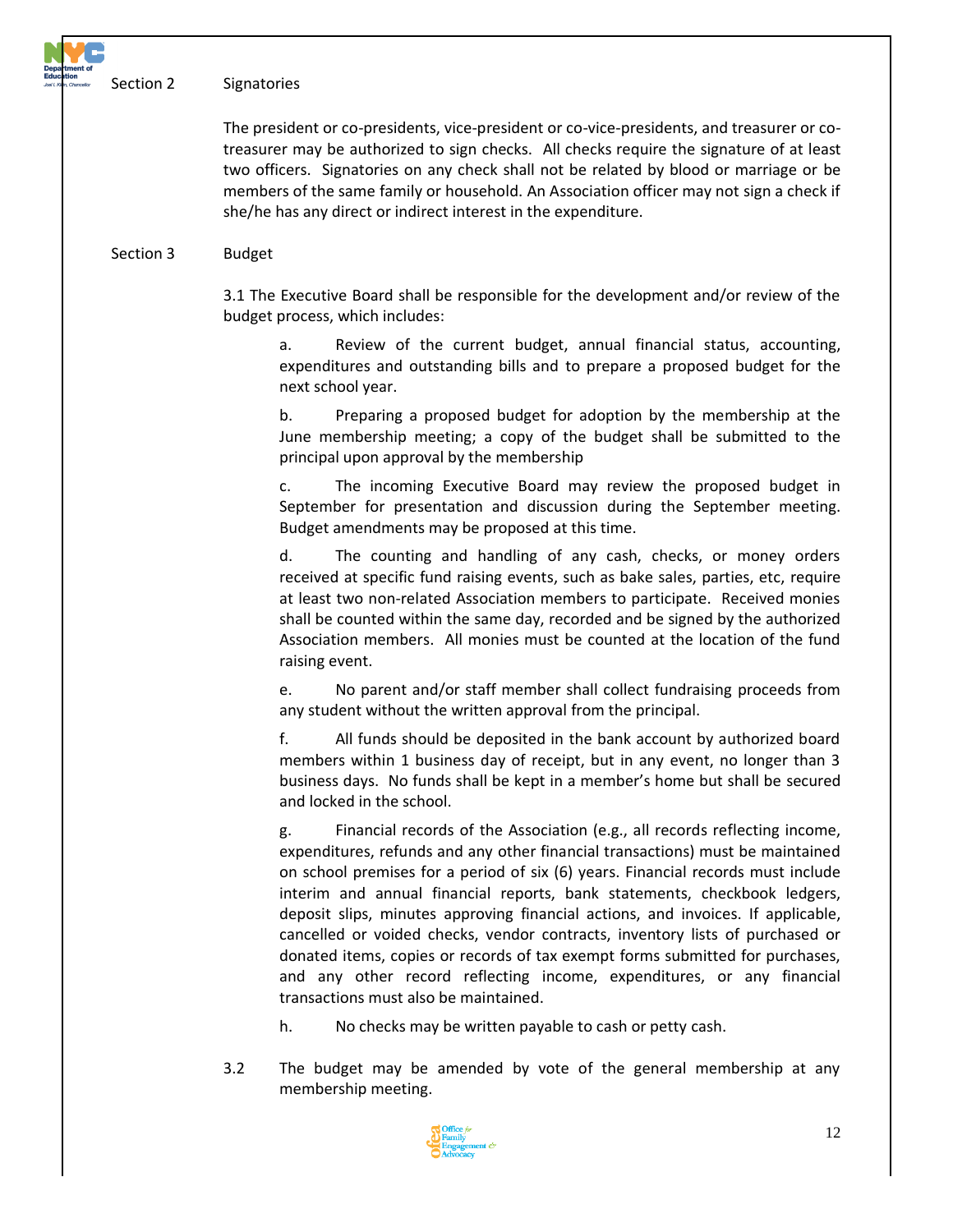- 3.3 All expenditures not included in the budget at the time of its adoption must be approved by resolution of the membership.
- 3.4 The Executive Board may authorize emergency expenditures in situations where the Association must expend funds to further its purposes prior to its next regularly scheduled meeting. Such emergency expenditures shall not exceed \$350 and will require a two-thirds approval by the Executive Board at an Executive Board meeting or via email. These expenditures shall be reported to the general membership at the next Association general membership meeting. At the next general membership meeting following such emergency expenditure, members must have the opportunity to vote on whether the emergency expenditure was an appropriate use of the funds. The minutes of the meeting must reflect a vote taken by the Association to accept this action.
- 3.5 A member may be reimbursed for out-of-pocket expenses if she/he submits receipts. Such expenses must be approved by the membership. Whenever possible, membership approval should be obtained prior to making an out-ofpocket expenditure. Permissible out-of-pocket expenditures are those directly related to the activities and purposes of the Association and shall be for no more than \$800 without a resolution approving such expenditure.
- 3.6 Plans for all fundraising activities conducted by the Association must be approved by the membership during a regularly scheduled meeting where a quorum is achieved. Membership approval must be reflected in the minutes of the meeting.
- 3.7 Funds raised for a particular purpose must be allocated solely for the designated purpose (e.g., funds raised for senior dues may only be used to fund payment of activities for students in that grade for that school year). Any funds remaining after full allocation to such designated purpose shall be applied for such other purposes as may be approved by a majority vote of the membership.

#### Section 4 Audit

- 4.1 The president may request volunteers to form an Audit Committee of 3 to 5 persons. Executive Board members who are not eligible signatories on Association checks may serve on the Audit Committee. The majority of the committee shall be comprised from the general membership.
- 4.2 The Audit Committee shall conduct an audit of all financial affairs of the Association with the help of the treasurer who shall make all books and records available to them. The Audit Committee may also recommend that an external audit of the Association's financial records be conducted.
- 4.3 Additional duties of the Audit Committee may include the examination of all relevant financial statements and records of disbursements, verification of all Association equipment and ensuring compliance with bylaw provisions for the transaction of funds.

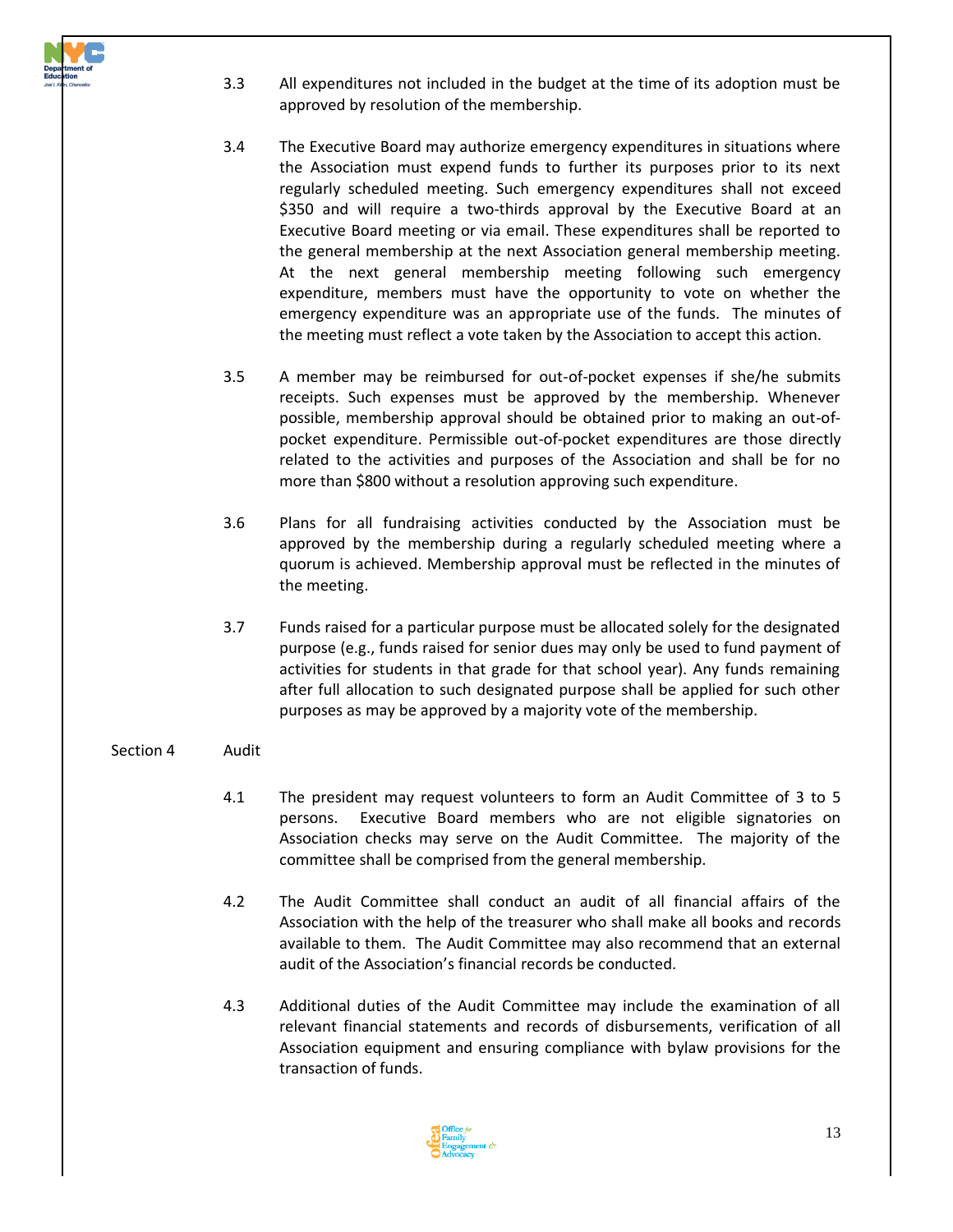

4.4 The Audit Committee shall prepare a written report or provide copies of the external report to be presented to the membership at a general membership meeting or upon completion of their review and investigation. This report shall be included for review and discussion during the June transfer of records.

## Section 5 Financial Accounting

- 5.1 A written Treasurer's report must be given at every general membership meeting. This report must include a statement of all transactions, including income, refunds, reimbursements and other expenditures and opening and closing balance for the applicable reporting period. Copied of such reports must be given to the Principal. The treasurer or co-treasurers shall prepare the Interim Financial Report by January 31st and the Annual Financial Report by the June meeting, including all income, expenditures, and other transactions. These reports shall be presented and reviewed by general membership. Copies of these reports shall be provided to the principal.
- 5.2 The treasurer or co-treasurers shall be responsible for all funds of the Association and shall keep accurate records in a form consistent with these bylaws and applicable Regulations of the Chancellor. In accordance with Chancellor's Regulation A-610, parents must obtain written approval from the principal before collecting fundraiser proceeds from students.The treasurer, co-treasurer or a designee shall transport all funds to the bank and deposit slips shall identify the source of all deposited funds. All parties involved in financial transactions shall initial the deposit slips*.* The treasurer or co-treasurers shall make all authorized disbursements and shall deposit all funds of the Association in a responsible banking institution selected by the Association. The use of withdrawal slips and ATM cash are prohibited. All records of the Association including checkbooks, ledgers, cancelled checks, invoices, receipts, etc., shall be maintained and secured on school premises.
- 5.3 The Association's financial records must be available for inspection by members upon request and reasonable notice, at a mutually agreeable time. All requests to review financial records must be made in writing and identify the records to be reviewed. The Association must provide an opportunity for members to review requested documents within a reasonable period of time. Reviews of financial records must be conducted in the presence of the Executive Board and 2 general members not affiliated with the request. All members present must sign a sheet identifying the reviewed documents present. Upon request, the Association must make every effort to provide members with copies of the documents reviewed.

## **Article IX - Amendments**

These bylaws may be amended at any regular meeting of the Association by a two-thirds vote of the members present, provided the amendment has been presented in writing to the membership at the previous meeting, and appears in the notice of the meeting at which it is to be amended. Amendments are effective immediately unless otherwise specified.

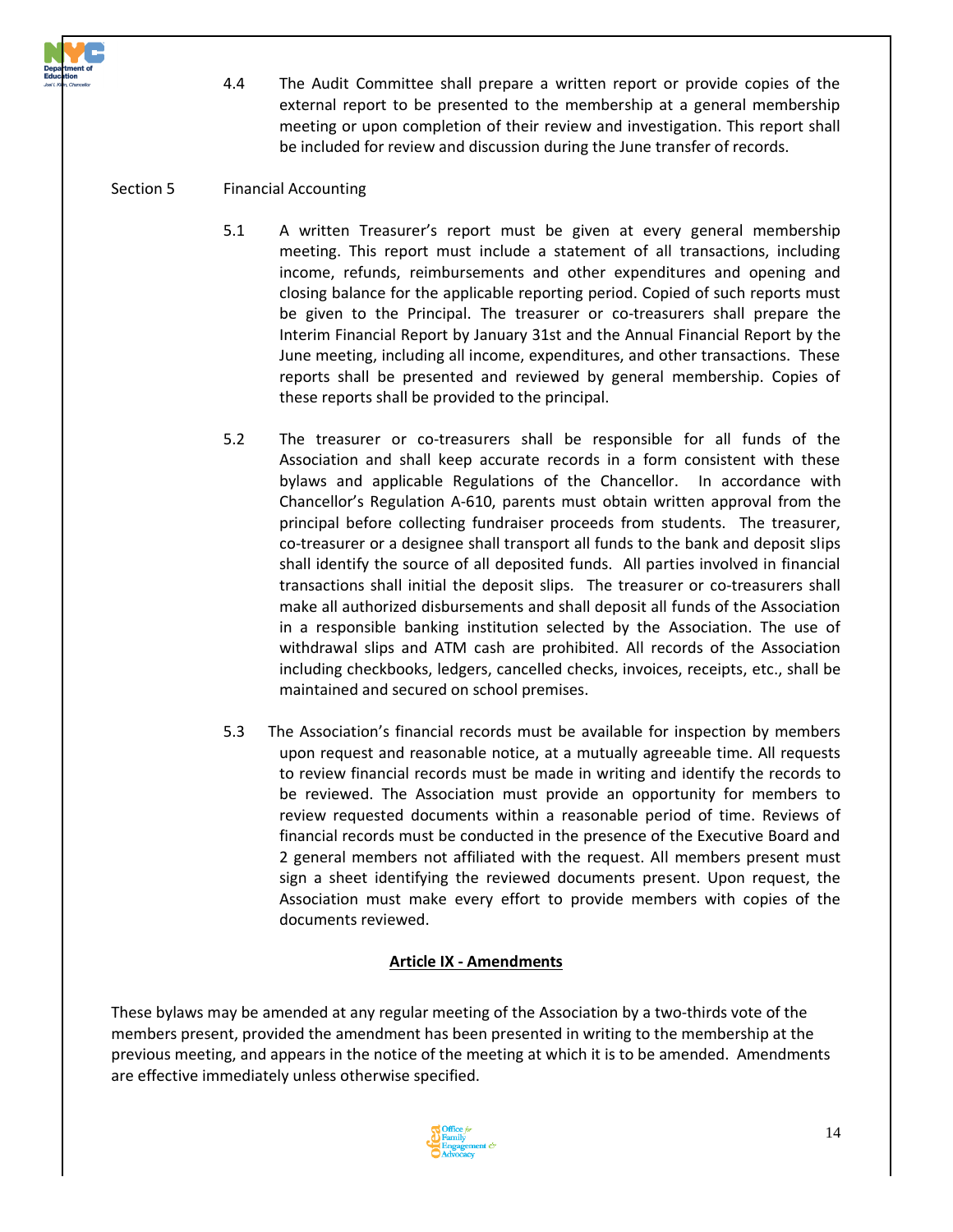

A thorough review of these bylaws shall be conducted every 3 years. All provisions of these bylaws must conform to Chancellor's Regulation A-660 and Department of Education guidelines. Any PA member may present a motion at a general membership meeting to amend a provision of the bylaws that is not in compliance with CR A-660. Amendments that bring the bylaws into compliance must be voted on immediately after the motion is presented. A two-thirds vote of the membership is required for approval.

In the event that these by-laws contain any provision that conflicts with Chancellor's Regulation A-660, the provisions of the regulation shall be deemed controlling. All remaining provisions of these bylaws that are not in conflict with the Regulation A-660 shall remain in full force and effect.

## **Article X – Disclaimers**

- 1. Nothing herein shall authorize the Association to operate, maintain or manage a charter school, a nursery school, an elementary school, a secondary school, a college, university or to advertise or offer credit-bearing courses or degrees in New York State.
- 2. Nothing herein shall authorize the Association to operate or maintain a library, museum, archive or historical society or to own or hold collections.
- 3. Except as authorized by Title VIII or other applicable statute, nothing herein shall authorize the Association to engage in the practice of any profession in New York, engage in the training of any profession in New York or to use a professional title or term of any profession in New York in violation of Title VIII of the Education Law.
- 4. It is the intention of these bylaws that the Association be operated in a manner consistent with exemption under Section 501(c)(3) of the Internal Revenue Code (IRC).
- 5. It shall be the policy of the Association to complete all the steps in Part V of the Association's application for Recognition of Tax-Exempt Status in the event that they should ever be requested.
- 6. The Association hereby adopts as its policy the statement of Conflict of Interest as stated in Appendix A attached.

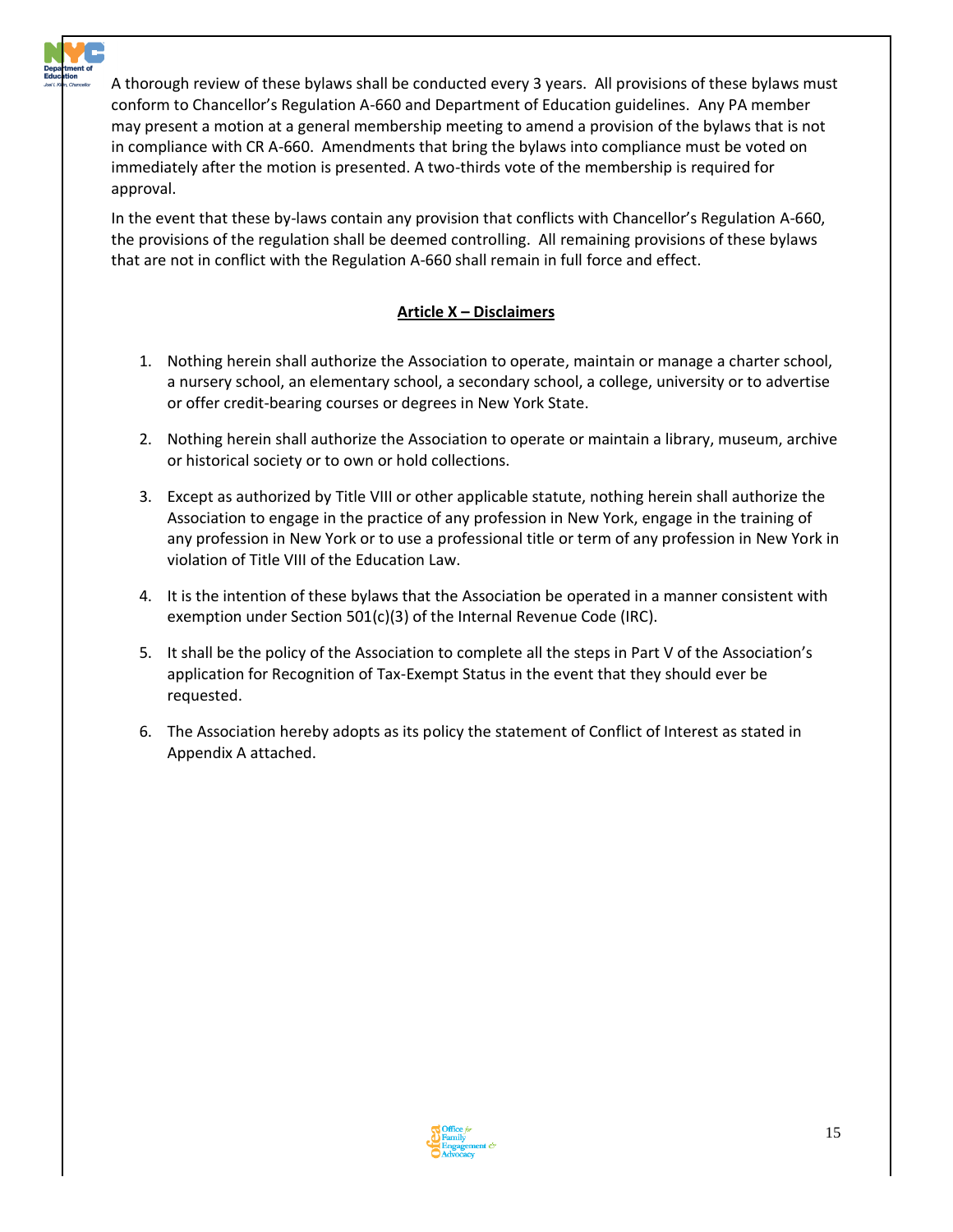

These bylaws, as set forth above, have been voted on and approved by the membership. The most recent amendment was approved, in accordance with the revisions of Article IX, at the membership meeting held on\_\_\_\_\_\_\_\_\_\_\_\_\_\_\_\_\_\_\_\_\_\_\_\_\_\_\_\_\_\_\_\_\_\_\_\_\_\_\_\_\_\_.

| Print Name:                |
|----------------------------|
| President                  |
|                            |
| <b>Recording Secretary</b> |
| Date                       |
|                            |
|                            |

**Date filed with Principal (Month) (Day) (Year)**

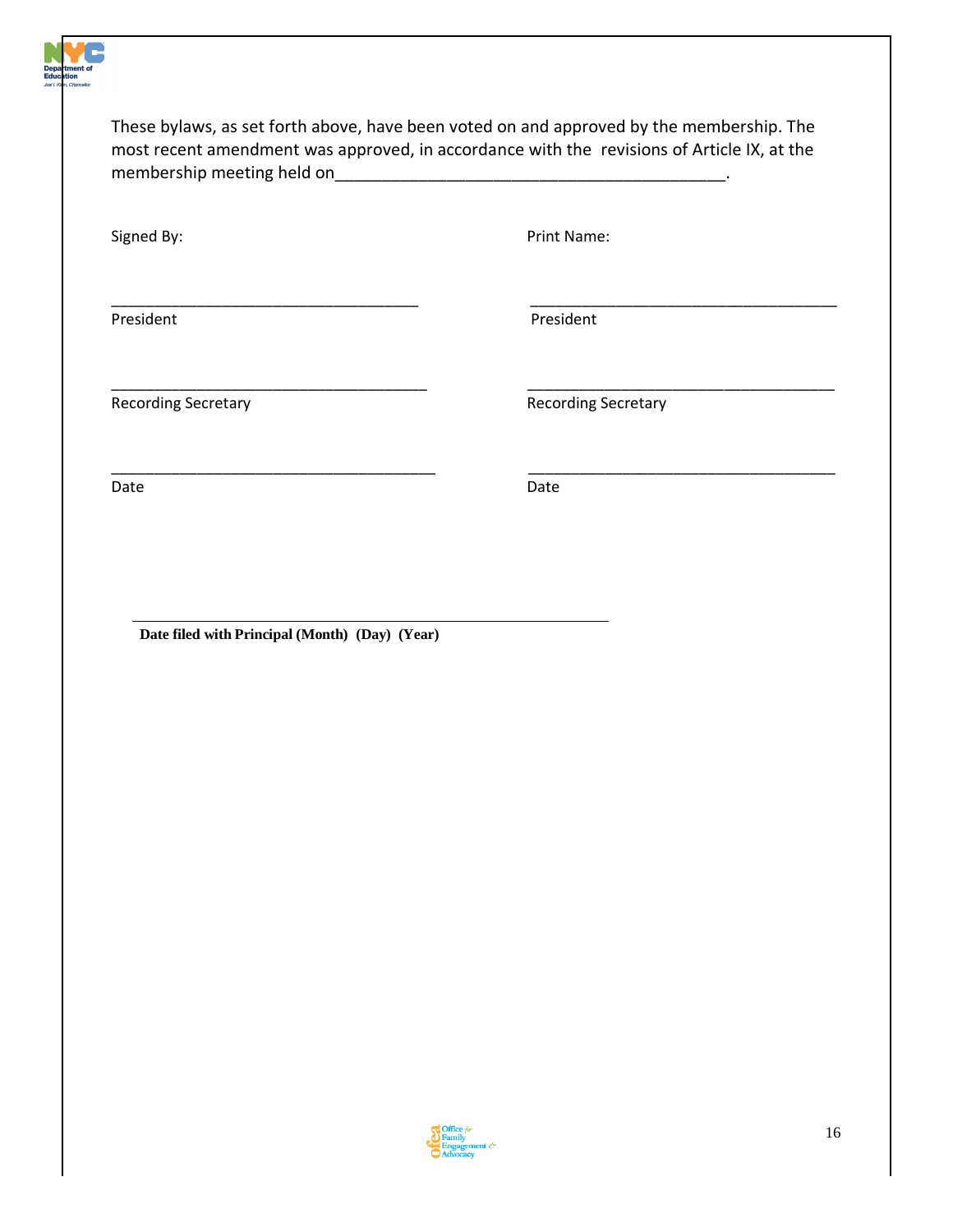## **Appendix A: Conflict of Interest Policy**

- 1) PA/PTA members must be careful to avoid acting in circumstances in which their personal interests conflict with their interests as PA/PTA members.
	- a. Decision Making: PA/PTA decisions must be made by participation and vote of only those officers and members who do not have a conflict of interest.
	- b. Misuse of position: PA/PTA officers and members must not use their position to benefit themselves, family members, or business associates.
	- c. PA/PTA Officer Conflicts of Interest : PA/PTA officers must not have a direct or indirect interest in any business transaction, any financial interest, or any business dealing with the school where they are an officer. Therefore, PA/PTA officers cannot work for an organization, directly or indirectly, at their school during the school day, or at an afterschool, evening, weekend, holiday, or summer program. PA/PTA officers who own a business cannot, directly or indirectly, do business with their school during the school

day, or with an after-school, evening, weekend, holiday, or summer program. extraordinary circumstances, waivers may be granted by the DOE Ethics Officer. PA/PTA members who have a conflict of interest as defined above may not run for an officer position unless and until they obtain a waiver from the DOE's Ethics Officer. Waivers will be granted only in extraordinary circumstances**.**

d. PA/PTA Members Conflicts of Interest: PA/PTA members who have any direct or indirect interest in any business transaction, any financial interest or any business dealing, as discussed in Appendix A Section 1.c, with their school must refrain from participation in any decision relating to that matter. Such interest, whether direct or indirect, must be disclosed to the membership and placed in the minutes of the meeting at which the disclosure was made.

## **Article I Purpose**

The purpose of the conflict of interest policy is to protect this tax-exempt organization's (NYC iSchool Parents Association, Inc.'s) interest when it is contemplating entering into a transaction or arrangement that might benefit the private interest of an officer or director of the Organization or might result in a possible excess benefit transaction. This policy is intended to supplement but not replace any applicable state and federal laws governing conflict of interest applicable to nonprofit and charitable organizations.

## **Article II Definitions**

#### 1. **Interested Person**

Any director, principal officer, or member of a committee with governing board delegated powers and that has a direct or indirect financial interest, as defined below, is an interested person.

## 2. **Financial Interest**

A person has a financial interest if the person has, directly or indirectly, through business, investment, or family:

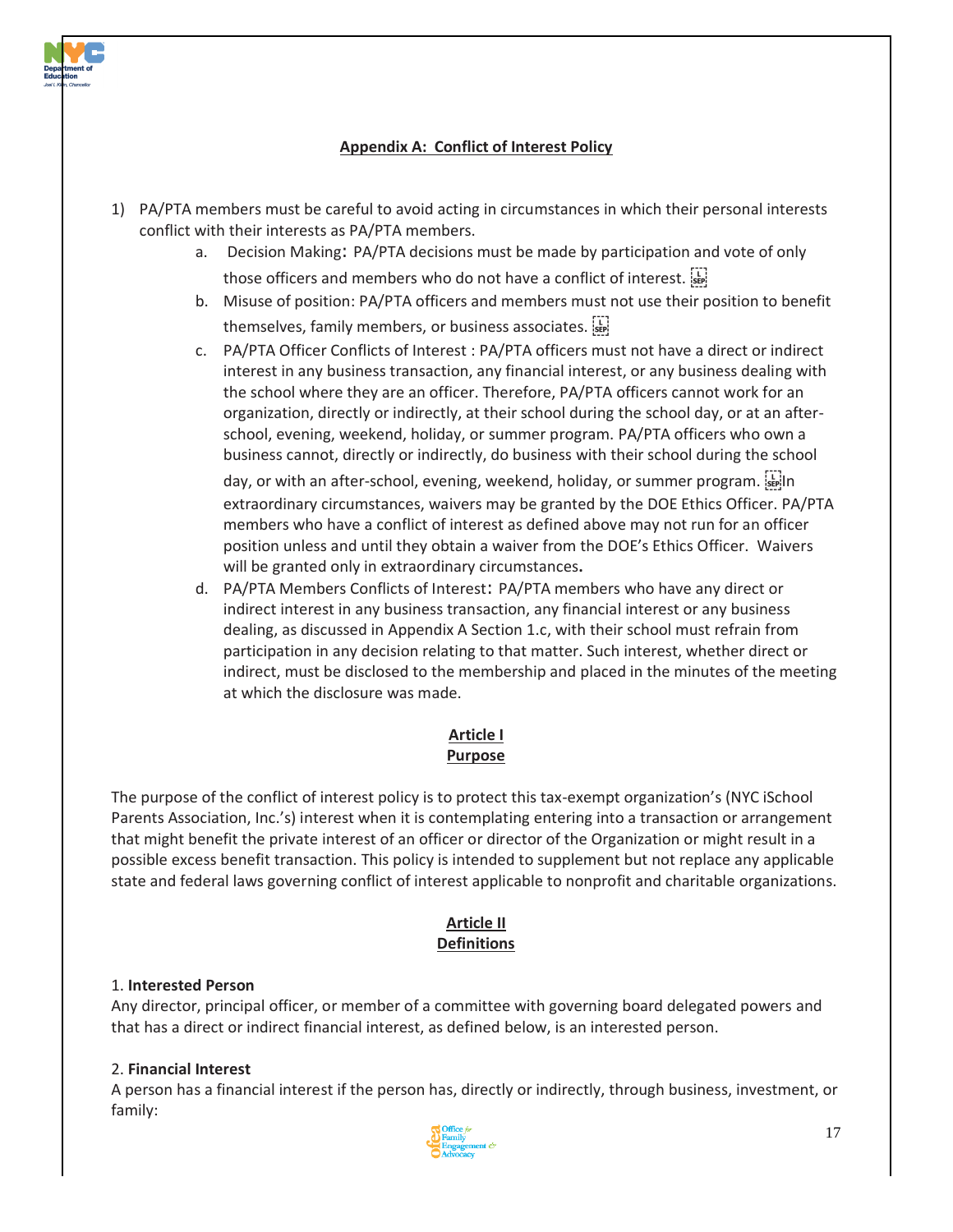

 **a.** An ownership or investment interest in any entity with which the Organization has a transaction or arrangement,

 **b.** A compensation arrangement with the Organization or with any entity or individual with which the Organization has a transaction or arrangement, or

 **c.** A potential ownership or investment interest in, or compensation arrangement with, any entity or individual with which the Organization is negotiating a transaction or arrangement.

Compensation includes direct and indirect remuneration as well as gifts or favors that are not insubstantial.

A financial interest is not necessarily a conflict of interest. Under Article III, Section 2, a person who has a financial interest may have a conflict of interest only if the appropriate governing board or committee decides that a conflict of interest exists.

## **Article III Procedures**

#### 1. **Duty to Disclose**

In connection with any actual or possible conflict of interest, an interested person must disclose the existence of the financial interest and be given the opportunity to disclose all material facts to the directors and members of committees with governing board delegated powers considering the proposed transaction or arrangement.

#### 2. **Determining Whether a Conflict of Interest Exists**

After disclosure of the financial interest and all material facts, and after any discussion with the interested person, he/she shall leave the governing board or committee meeting while the determination of a conflict of interest is discussed and voted upon.

The remaining board or committee members shall decide if a conflict of interest exists.

#### 3. **Procedures for Addressing the Conflict of Interest**

 **a.** An interested person may make a presentation at the governing board or committee meeting, but after the presentation, he/she shall leave the meeting during the discussion of, and the vote on, the transaction or arrangement involving the possible conflict of interest.

 **b.** The chairperson of the governing board or committee shall, if appropriate, appoint a disinterested person or committee to investigate alternatives to the proposed transaction or arrangement.

 **c.** After exercising due diligence, the governing board or committee shall determine whether the Organization can obtain with reasonable efforts a more advantageous transaction or arrangement from a person or entity that would not give rise to a conflict of interest.

 **d.** If a more advantageous transaction or arrangement is not reasonably possible under circumstances not producing a conflict of interest, the governing board or committee shall determine by a majority vote of the disinterested directors whether the transaction or arrangement is in the Organization's best interest, for its own benefit, and whether it is fair and reasonable. In conformity with the above determination it shall make its decision as to whether to enter into the transaction or arrangement.

#### 4. **Violations of the Conflicts of Interest Policy**

 **a.** If the governing board or committee has reasonable cause to believe a member has failed to disclose actual or possible conflicts of interest, it shall inform the member of the basis for such belief and afford the member an opportunity to explain the alleged failure to disclose.

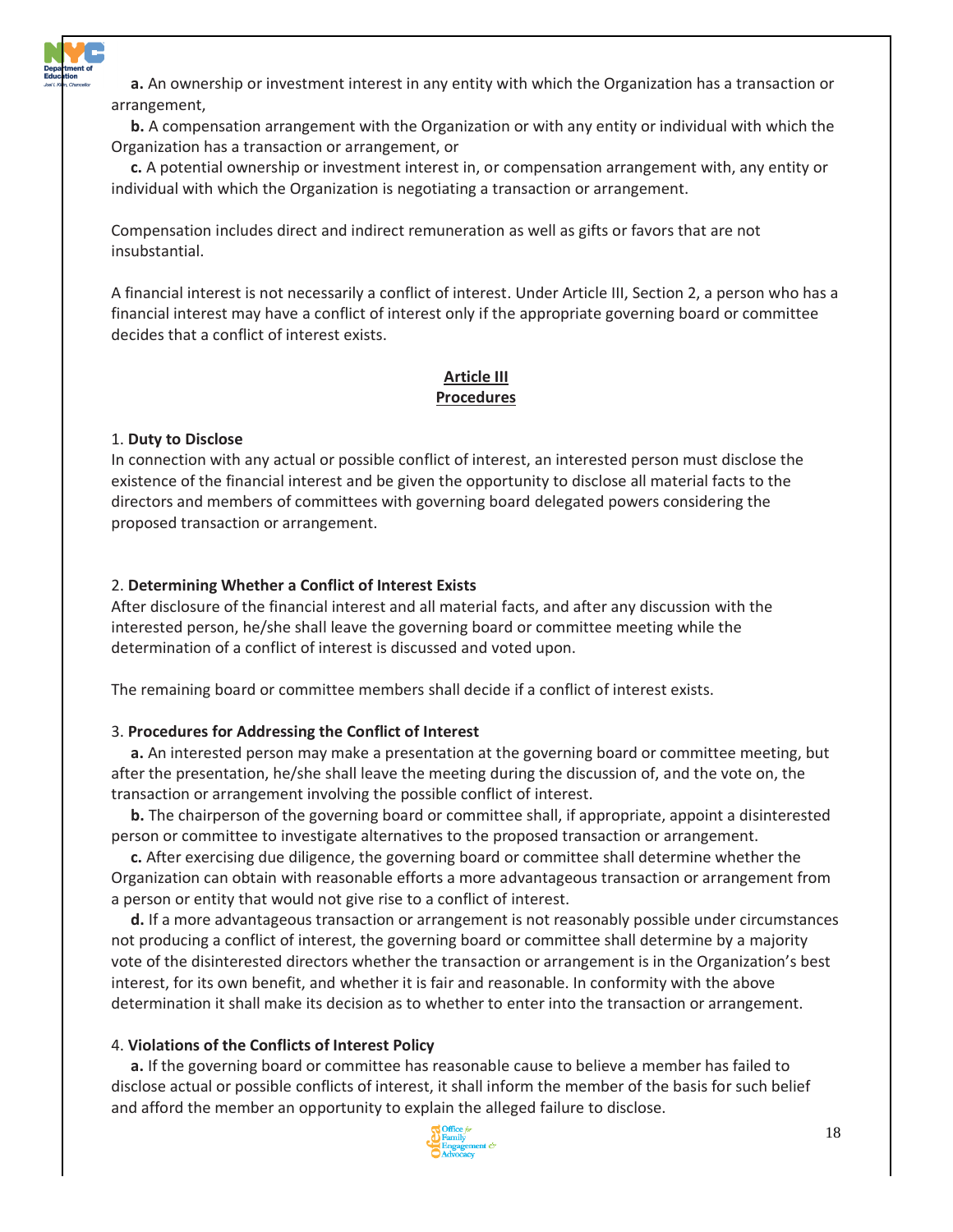**b.** If, after hearing the member's response and after making further investigation as warranted by the circumstances, the governing board or committee determines the member has failed to disclose an actual or possible conflict of interest, it shall take appropriate disciplinary and corrective action.

## **Article IV Records of Proceedings**

The minutes of the governing board and all committees with board delegated powers shall contain:

 **a.** The names of the persons who disclosed or otherwise were found to have a financial interest in connection with an actual or possible conflict of interest, the nature of the financial interest, any action taken to determine whether a conflict of interest was present, and the governing board's or committee's decision as to whether a conflict of interest in fact existed.

 **b.** The names of the persons who were present for discussions and votes relating to the transaction or arrangement, the content of the discussion, including any alternatives to the proposed transaction or arrangement, and a record of any votes taken in connection with the proceedings.

## **Article V Compensation**

**a.** A voting member of the governing board who receives compensation, directly or indirectly, from the Organization for services is precluded from voting on matters pertaining to that member's compensation.

**b.** A voting member of any committee whose jurisdiction includes compensation matters and who receives compensation, directly or indirectly, from the Organization for services is precluded from voting on matters pertaining to that member's compensation.

 **c.** No voting member of the governing board or any committee whose jurisdiction includes compensation matters and who receives compensation, directly or indirectly, from the Organization, either individually or collectively, is prohibited from providing information to any committee regarding compensation.

## **Article VI Annual Statements**

Each director, principal officer and member of a committee with governing board-delegated powers shall annually sign a statement, which affirms such person:

- **a.** Has received a copy of the conflicts of interest policy,
- **b.** Has read and understands the policy,
- **c.** Has agreed to comply with the policy, and

 **d.** Understands the Organization is charitable and in order to maintain its federal tax exemption it must engage primarily in activities, which accomplish one or more of its tax-exempt purposes.

## **Article VII Periodic Reviews**

To ensure the Organization operates in a manner consistent with charitable purposes and does not engage in activities that could jeopardize its tax-exempt status, periodic reviews shall be conducted. The periodic reviews shall, at a minimum, include the following subjects: